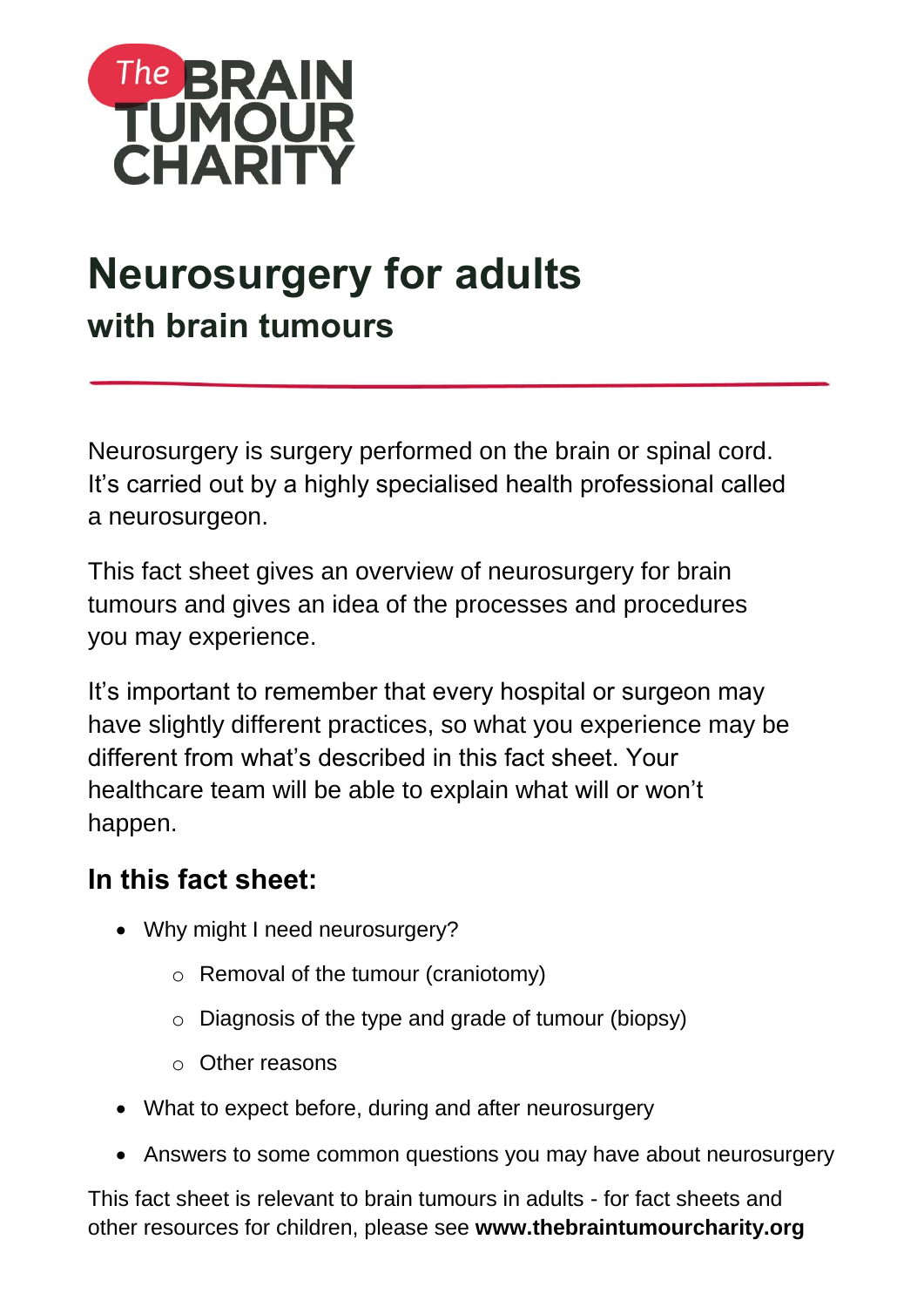# **Why might I need neurosurgery?**

There are several reasons why you might have surgery for your brain tumour:

- whole or partial removal of the tumour (craniotomy)
- diagnosis of tumour type (biopsy)
- putting chemotherapy drugs directly into the brain
- reducing associated conditions, such as hydrocephalus, by putting in a shunt.

(Hydrocephalus is a build-up of cerebrospinal fluid, increasing pressure in the skull.)

# **Removal of the tumour (craniotomy)**

**When possible,** the neurosurgeon will try to remove all of your tumour, or as much as is safe to. (Not all tumours can be operated on.)

This operation involves making a large-ish hole in the skull and is called a craniotomy.

A craniotomy allows the neurosurgeon to see into your brain to remove all or part of the tumour.

If all the tumour is removed, this is called a total resection. If part of the tumour is removed, this is called partial resection or de-bulking.

Removing the tumour aims to:

- reduce pressure in the brain and improve symptoms, e.g. headache, nausea, vomiting
- reduce brain swelling and the need to take steroids
- reduce pressure on vital nerves and improve symptoms, such as the optic nerve.
- help other treatments to work better, such as radiotherapy or chemotherapy
- increase the chances of cure (for some slow growing tumours)

A craniotomy is usually performed while you're asleep under general anaesthetic. However, sometimes it can be performed when you're awake. This is known as an awake craniotomy.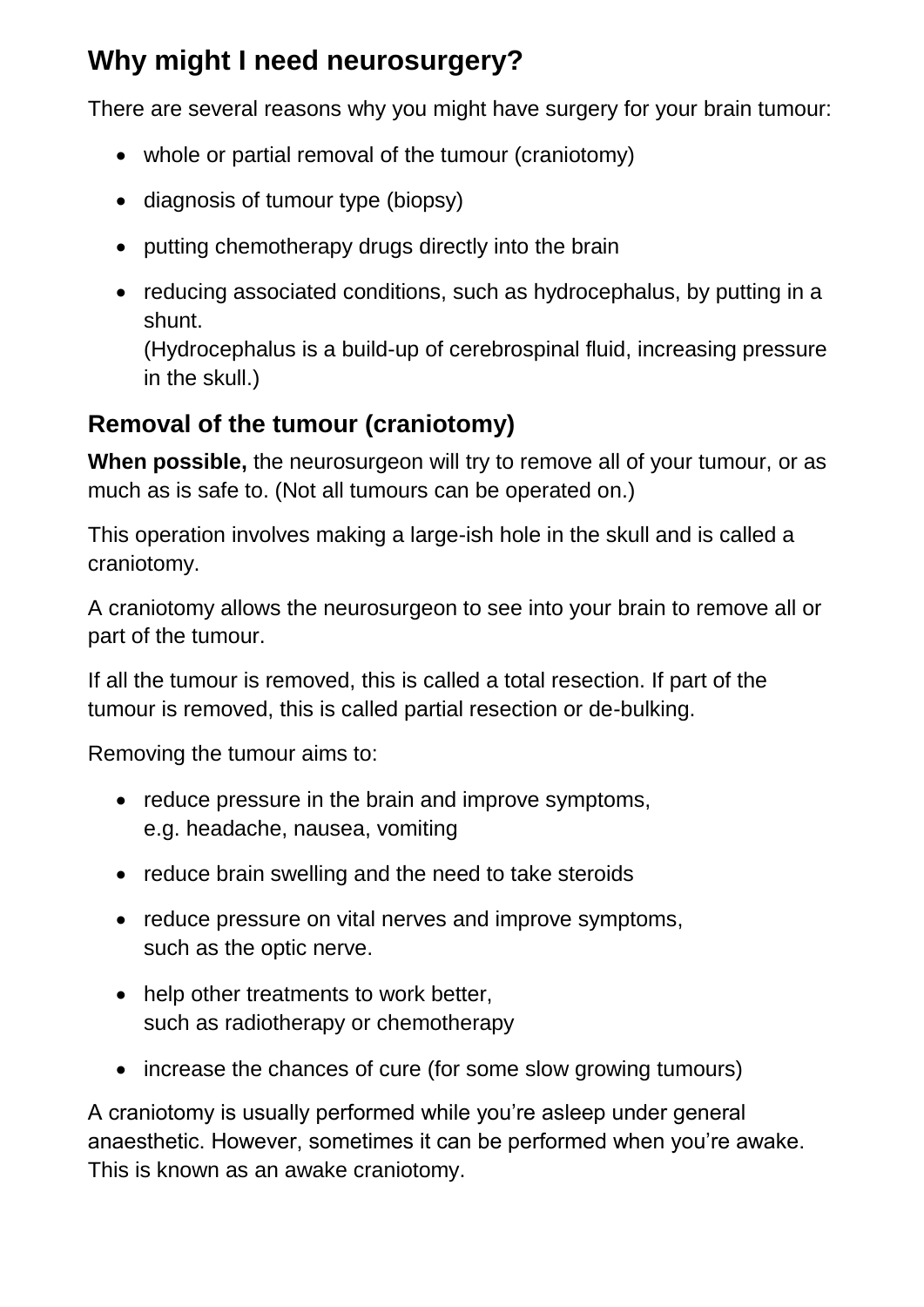#### **Awake craniotomy**

An awake craniotomy may be performed if the tumour is close to, or involves, areas of the brain that control important functions, such as speech or movement.

By waking you during the operation, the surgeon can map out and avoid these important areas in the brain.

They do this by gently stimulating areas of the brain with a tiny electrical probe and seeing if you can still perform certain functions, such as answering questions or whether you get involuntary movement of your arm/leg or flashes of light in your vision. This tells the surgeon to avoid that area of the brain. Once they stop stimulating these areas, their function will return.

The neurosurgeon will continue to test the areas as the operation goes on to make sure they are still working.

### **It's important to note that the brain itself cannot feel pain, as it has no pain receptors.**

The aim is to remove as much of the tumour as possible, while minimising the risks of causing any harm to these functions.

This can sound rather scary, but if this is thought to be the best option for you, your healthcare team will discuss it with you in detail, explain what is done to prevent you feeling any pain and help you mentally prepare for it.

After all types of craniotomy, a sample of the tumour tissue will be sent to a laboratory to be examined for diagnosis. This sample is called a biopsy.

### **Why might the surgeons not operate to remove my brain tumour?**

• The tumour is in, or too near, a sensitive area of the brain and the operation is likely to cause damage to this area,

e.g. the brain stem *(which controls breathing)*  or the optic nerve *(responsible for sight).*

• The tumour is slow growing, unlikely to spread and causing relatively minor or controllable symptoms

AND

• The risk of a major operation to remove the tumour is more likely to cause harm to the brain than not doing anything.

This is called watch and wait or active monitoring.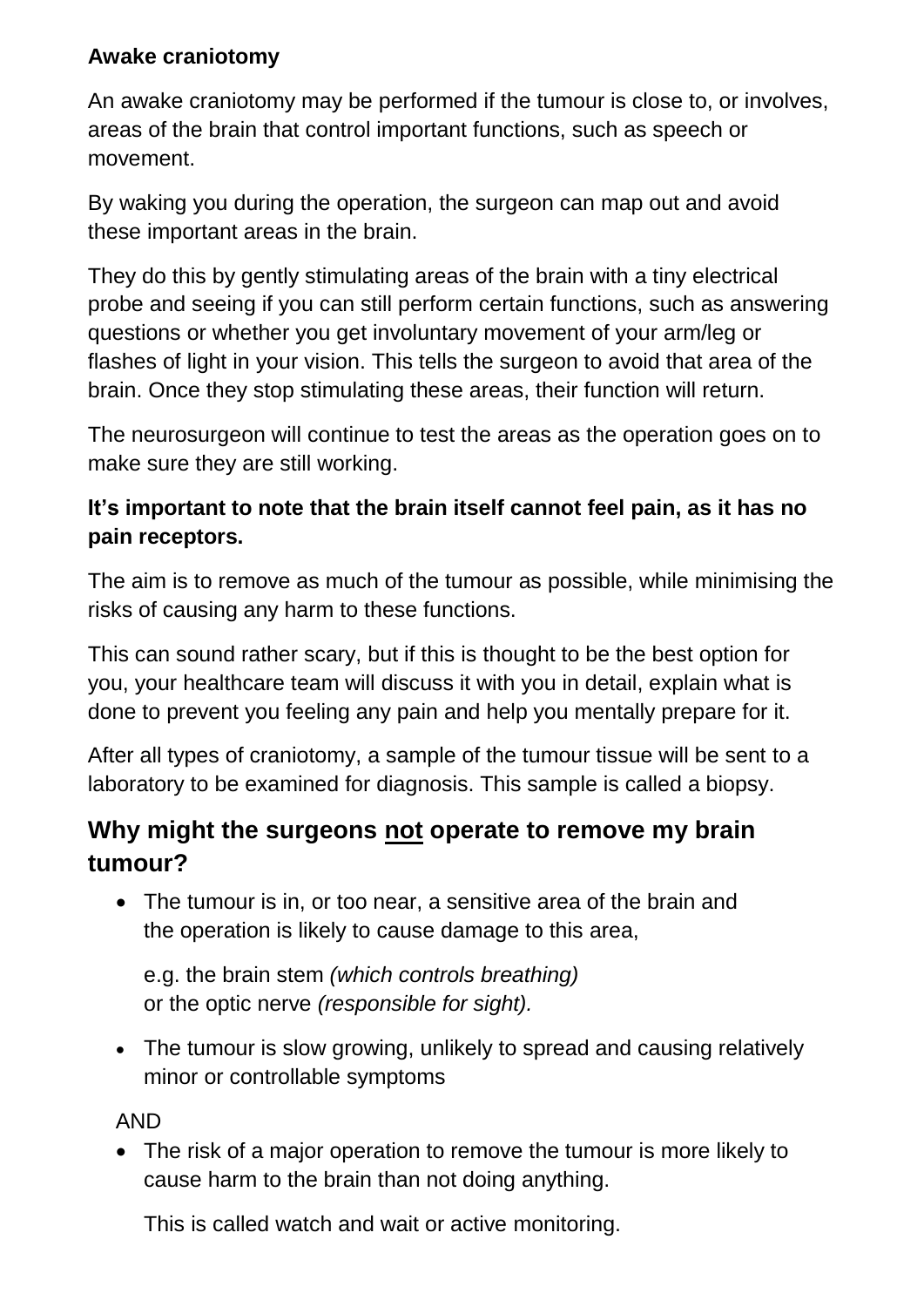### **For more information, please see the [Watch and wait](https://www.thebraintumourcharity.org/understanding-brain-tumours/treating-brain-tumours/adult-treatments/watch-and-wait/) webpage and fact sheet.**

# **Diagnosis of the type and grade of tumour (biopsy)**

Diagnosis of the exact type and grade of your brain tumour is important because it tells your healthcare team how your tumour is likely to behave.

In other words, how it's likely to grow, spread and sometimes how it may respond to certain treatments.

Knowing this helps your healthcare team decide on the best course of treatment for you.

An exact diagnosis can also help if you want to take part in a clinical trial, which have strict entry criteria.

#### **For more information, see our [Clinical trials and brain tumours](https://www.thebraintumourcharity.org/understanding-brain-tumours/clinical-trials/about-clinical-trials/) webpage and fact sheet.**

To get an exact diagnosis, the neurosurgeon operates to take a sample of your tumour. This is called a biopsy.

The sample is sent to the lab, where the tumour cells, and the genes and proteins within them, are looked at by a neuropathologist, who will tell your consultant your diagnosis.

### **For more information, see our [Multi-Disciplinary Team for adults](https://www.thebraintumourcharity.org/understanding-brain-tumours/navigating-the-system/your-health-team-mdt/) webpage and fact sheet.**

The neurosurgeon will always take a biopsy at the same time as doing a larger operation to remove as much of the tumour as possible.(This operation is called a craniotomy).

Alternatively, the neurosurgeon will take a biopsy by making a small hole in the skull, called a burr hole. These burr hole biopsies are used to get a diagnosis when it's not possible, or not advisable, to operate to remove the tumour.

# **Other reasons**

### **Putting chemotherapy directly into the brain**

Sometimes at the end of a craniotomy, before the surgeon closes the skull, you may have chemotherapy drugs inserted directly into your brain.

This is because some chemotherapy drugs are unable to cross the bloodbrain barrier. This is a layer of tightly-packed cells that stops harmful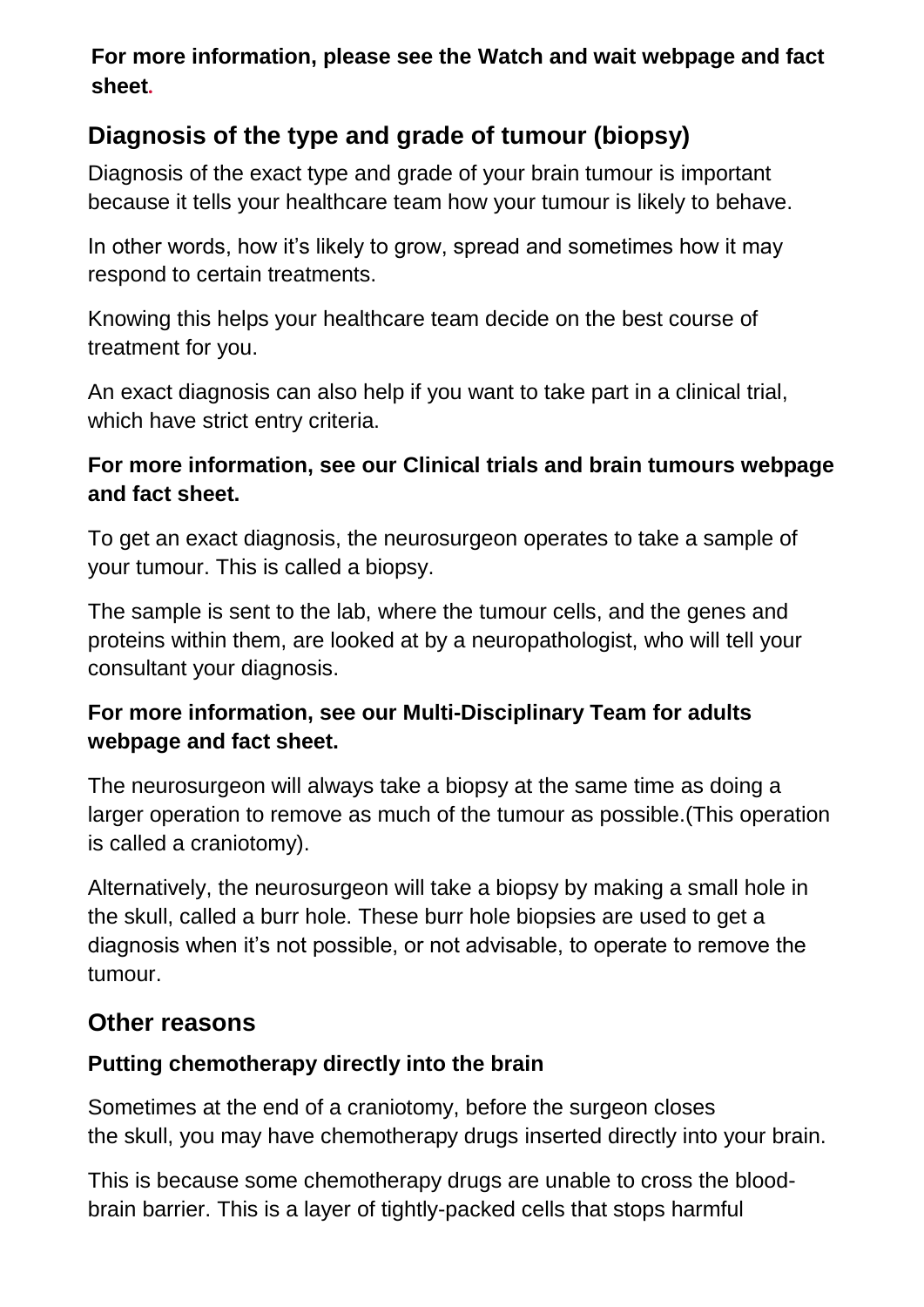substances, such as viruses, from crossing from the blood into the brain. However, it also stops many drugs from entering.

Putting chemotherapy drugs directly into your brain during surgery allows your healthcare team to get round this. A further advantage of having chemotherapy in this way is that the dose can be more concentrated and potentially more effective.

There are different ways that chemotherapy drugs can be delivered directly into the brain:

Wafer implants

After whole or partial removal of the tumour, the neurosurgeon may place chemotherapy wafer implants into the space where the tumour was.

The wafers, which are coated with the chemotherapy drug carmustine, gradually dissolve over the next couple of weeks, releasing chemotherapy as they do so.

The purpose of wafer implants is to get rid of any remaining tumour cells at the site of surgery. You may also hear these implants referred to as Gliadel® wafers.

At the moment, these wafers are only licensed for people with high grade gliomas, or with glioblastomas (GBM) that have returned after treatment. Also, the surgeon must be confident that at least 90% of the tumour has been removedand that the fluid-filled spaces in the brain (ventricles) have not been affected by the tumour before they wafers can be used.

• Ommaya reservoir

This is a dome-shaped device, put in during surgery, that sits underneath the scalp and allows access to deliver chemotherapy directly into the cerebrospinal fluid (CSF). This is the clear fluid within the brain and spinal cord.

### **Shunts**

Headaches are a common symptom of brain tumours. They can sometimes occur because of a build-up of cerebrospinal fluid (CSF), caused if the tumour is blocking its circulation. As the CSF builds up in one area, pressure rises, causing headaches. A build-up of CSF is known as hydrocephalus (sometimes called water on the brain).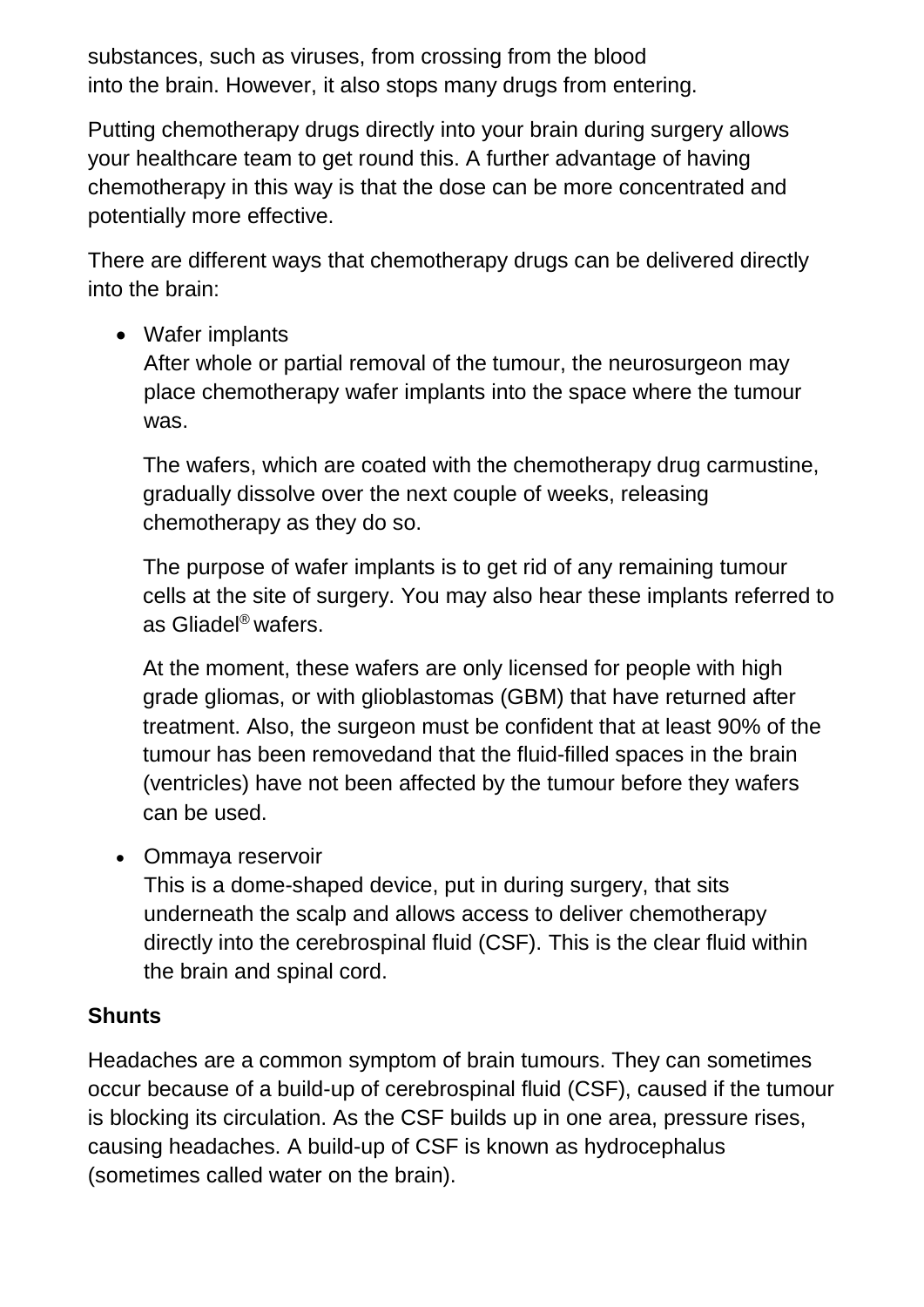To reduce this pressure, neurosurgeons can insert a tube, called a shunt, through your skull and into your brain to drain some of the excess fluid away.

You may hear the term ventricular catheter. This is the top part of the shunt that runs through the brain and into the CSF in the ventricles. (The ventricles are spaces in the brain that are filled with CSF.)

The shunt has valves to ensure that it takes fluid in the correct direction, away from the brain and towards other parts of the body that can easily absorb it, such as the abdominal body cavity.

It's important to know that it doesn't go into your stomach, so does not interfere with how you eat and digest food.

### **A shunt is not a cure for a brain tumour, but it can help to improve symptoms related to increased pressure in your skull.**

The length of time a shunt stays in for varies.

You cannot see a shunt from outside the body, so other people won't know it's there unless you tell them. However, you may be able to feel your shunt running down behind your ear.

You may have a programmed or variable pressure shunt. This shunt can be adjusted by your surgeon with an external magnet to allow fluid to drain when pressure gets too high. If you have this type of shunt fitted, it's important to know the settings, as after each MRI scan, some programmed shunts will need to be reset, due to the effect of the magnet on the shunt setting.

# **What happens before neurosurgery?**

Before your surgery, your neurosurgeon will discuss with you what to expect, and you'll be asked to sign a consent form stating that you understand the procedure and the risks involved.

Ask as many questions as you like - your healthcare team are used to this, so don't feel awkward or that any questions are 'silly'.

You may like to ask if there are any biomarker tests for your tumour type. Biomarkers can be a change in a tumour's genes, which can help to predict the growth of your tumour or how well you may respond to certain treatments.

#### **For more information about biomarkers, see our [Biomarkers](https://www.thebraintumourcharity.org/understanding-brain-tumours/getting-a-diagnosis/biomarkers/) webpage and fact sheet.**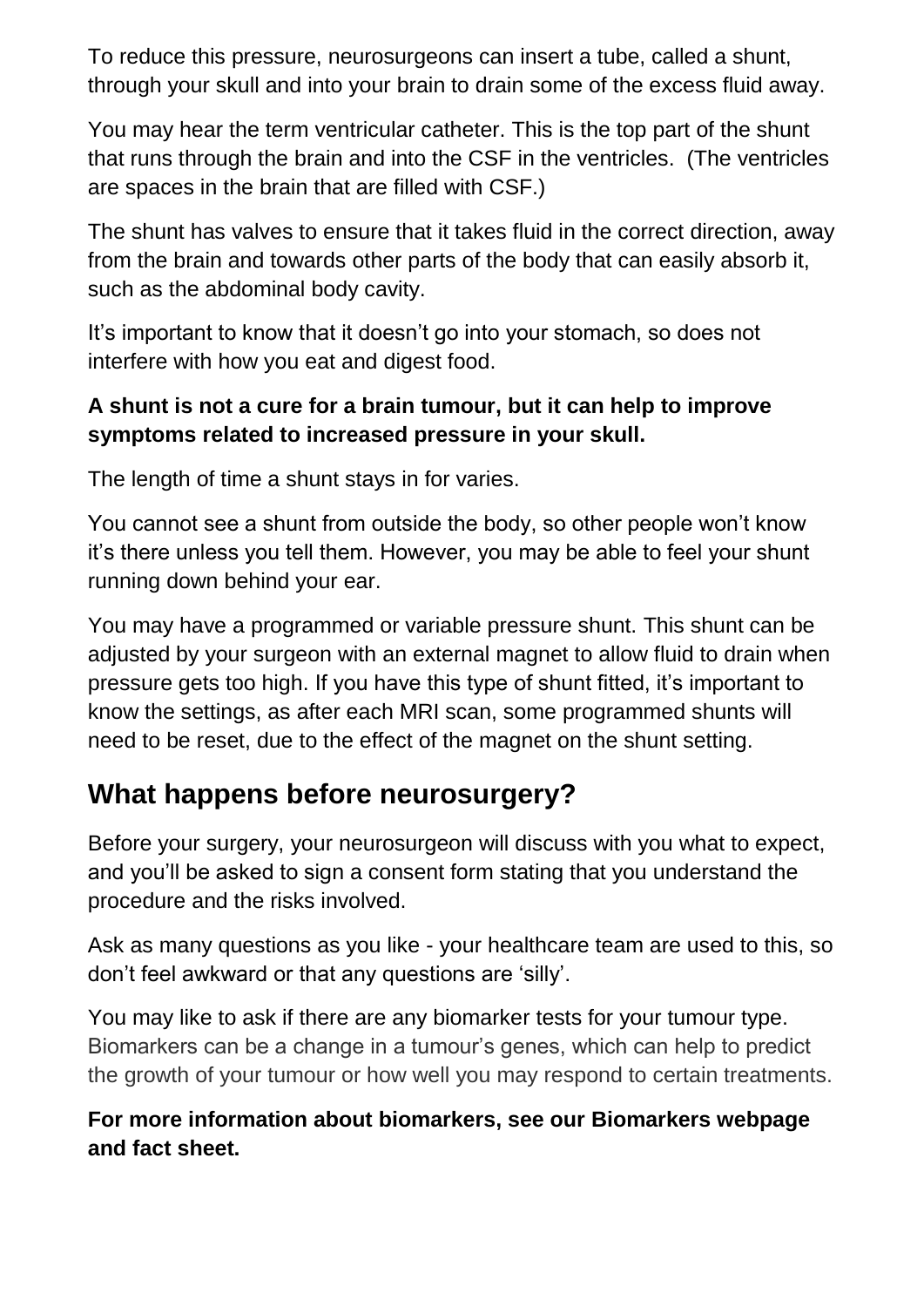You may also like to ask if you can have a sample of your tumour tissue frozen, so you can be a candidate for clinical trials in the future and have any relevant genetic (biomarker) tests.

### **It can be difficult to know what to ask. To help you get started, we have a webpage on [Questions to ask.](https://www.thebraintumourcharity.org/understanding-brain-tumours/navigating-the-system/questions-to-ask/)**

Before your surgery, you'll have a scan, or series of scans, to show exactly where your tumour is in the brain.

This helps the neurosurgeon:

- plan the best route to the tumour, to cause least damage to the healthy brain tissue around the tumour
- make sure operating is safe by using the scans during surgery for navigating round the brain.

### **For more information about scans, see our [Scans for adults with brain](https://www.thebraintumourcharity.org/understanding-brain-tumours/getting-a-diagnosis/scans-adults/)  [tumours](https://www.thebraintumourcharity.org/understanding-brain-tumours/getting-a-diagnosis/scans-adults/) webpage and fact sheet.**

# **What happens during neurosurgery?**

If you've been diagnosed with a high grade glioma, you may be given the **['Pink Drink'](https://www.thebraintumourcharity.org/get-involved/campaigning-for-change/equal-access-treatment-and-care/pink-drink-5-ala/)** just before your surgery.

Otherwise known as 5-ALA, this drink (though not actually pink) makes the tumour cells glow bright pink under violet light. This helps your neurosurgeon distinguish more of the cells at the edges of your tumour, so they can remove more of the tumour.

By accurately removing more of the [brain tumour,](https://www.thebraintumourcharity.org/understanding-brain-tumours/symptoms-and-information/what-is-a-brain-tumour/) the tumour is likely to take longer to spread to other parts of the brain, there is a better response to chemotherapy and radiotherapy and there is less risk to healthy brain tissue. All of this means a longer survival time and more days feeling well.

# **Craniotomy procedure**

### **Anaesthesia**

• If you're having a standard craniotomy, you'll be given a general anaesthetic to make you sleep.

You may be given a local anaesthetic to the part of your scalp that the neurosurgeon will need to cut into. This is done to reduce pain after the surgery.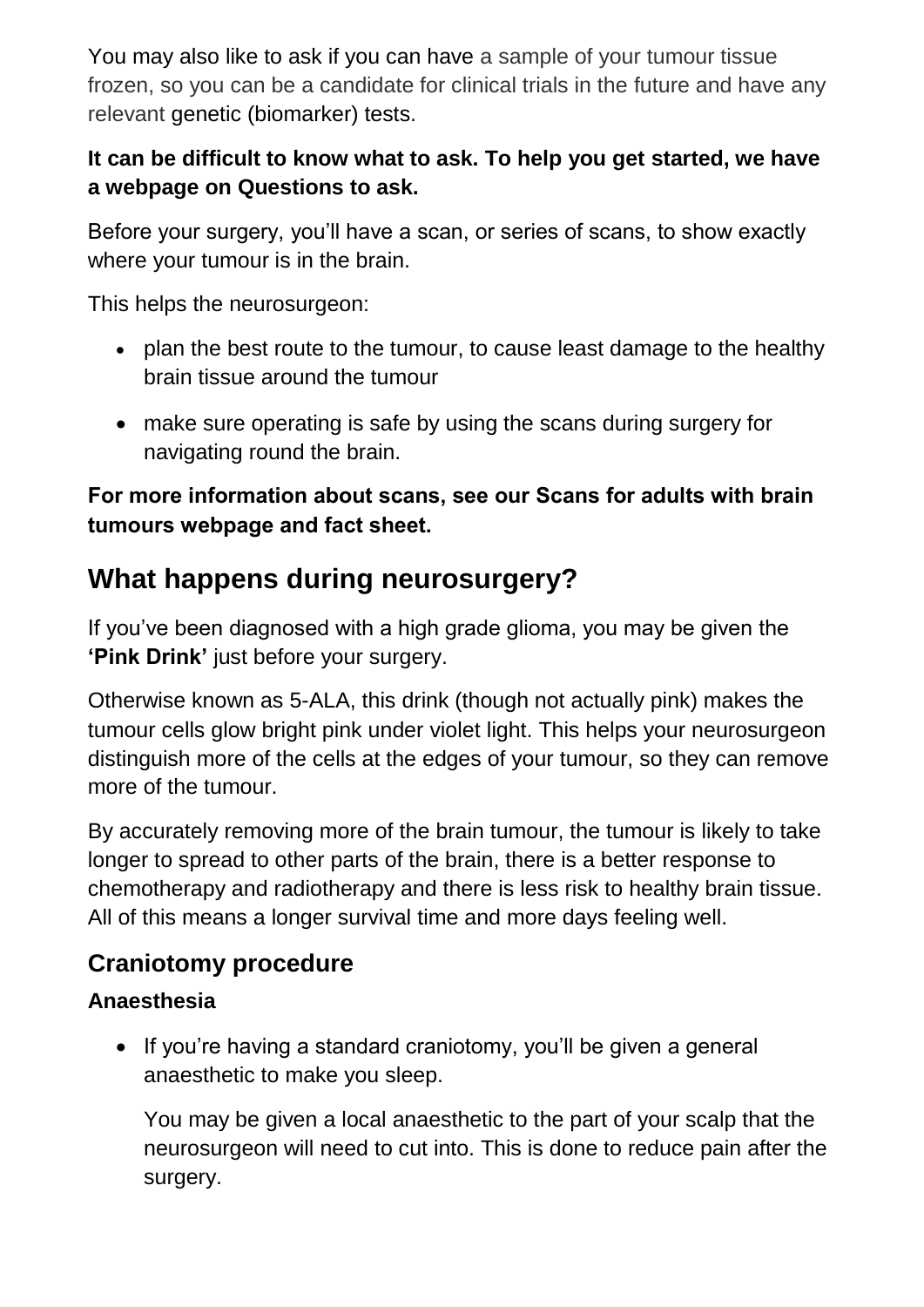• If you're having an awake craniotomy, you may be put to sleep for the first part of the operation and woken later, or you may be given a local anaesthetic and sedation and be awake for parts of the operation.

The local anaesthetic will be given to any areas involved that feel pain (skin and muscle), so normally the procedure won't be painful.

#### **It's important to know that the brain itself has no pain sensors, so cannot feel pain.**

 A small area of your head may be shaved and will be cleaned. Shaving used to be done for what was thought to be hygiene reasons, but there is little evidence that shaving reduces infections, so many surgeons don't shave the head.

#### **Operation**

- Once the anaesthetic (local or general) takes effect, an incision (cut) is made in your scalp.
- After the skin has been cut, your neurosurgeon will remove a section of your skull.

This is called a bone flap and it allows the neurosurgeon to reach your brain. In a standard craniotomy, you won't be able to feel anything as you'll be asleep.

• If you're having an awake craniotomy and have been put to sleep for the first part of the operation, you'll be woken at this point.

This is to allow your neurosurgeon to map the areas of the brain and to check that your brain is functioning correctly - for example, by asking you to read something.

You may feel pulling as the neurosurgeon works, but you shouldn't feel pain due to the local anaesthetic to your scalp and the fact that the brain itself has no pain sensors.

 Once your neurosurgeon has access to your brain, they'll remove all or part of the tumour.

Very often, it's not possible to safely remove the whole tumour.

This will depend on where in the brain the tumour is and how close it is to vital areas. In such cases, the neurosurgeon will remove as much as possible.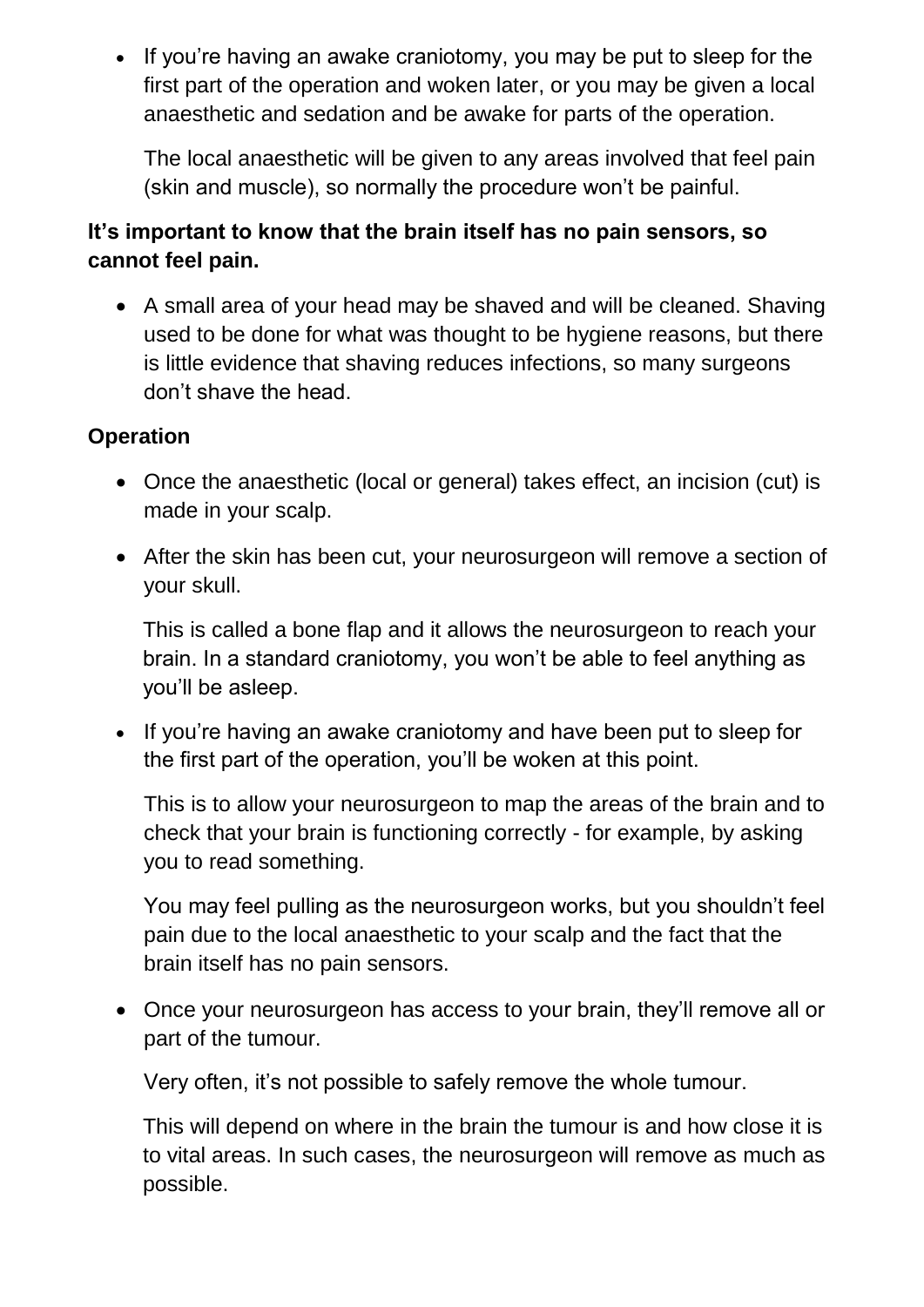**Partial removal is known as debulking or partial resection and even though this doesn't remove all of the tumour, it can help reduce symptoms caused by pressure from the tumour.** 

**It may also make the remaining tumour cells more responsive to other treatments, such as chemotherapy and radiotherapy.** 

### *For more information, see the [Chemotherapy for adults](https://www.thebraintumourcharity.org/understanding-brain-tumours/treating-brain-tumours/adult-treatments/chemotherapy/) and [Radiotherapy for adults](https://www.thebraintumourcharity.org/understanding-brain-tumours/treating-brain-tumours/adult-treatments/radiotherapy/) webpages and fact sheets***.**

- Removal of the tumour can take several hours, depending on the part of the brain being operated on.
- A sample will be sent to the lab for analysis and diagnosis.

#### **Closing up**

• Once the surgery is complete, your neurosurgeon will replace the bone flap and seal the wound using stitches or metal clips.

If you're having an awake craniotomy, you may be put back to sleep before this happens.

The total length of time a craniotomy takes depends on the part of the brain being operated on. As a very general guide, neurosurgery may take around 4-6 hours. However, in complex cases, it could take significantly longer.

#### Done to here!!!!

### **Biopsy procedure**

• The scan image (carried out before the operation) may be put into a computer.

This creates a 3D map of the brain and is used to work out the best route into the tumour. This technique is called stereotactic or image guided biopsy.

 You'll be given a general anaesthetic before your neurosurgeon drills a very small hole, called a burr hole, into your skull.

Although this may sound frightening, you won't be able to feel anything because you'll be asleep due to the anaesthetic.

• The neurosurgeon passes a needle through the burr hole and takes a small sample of the tumour.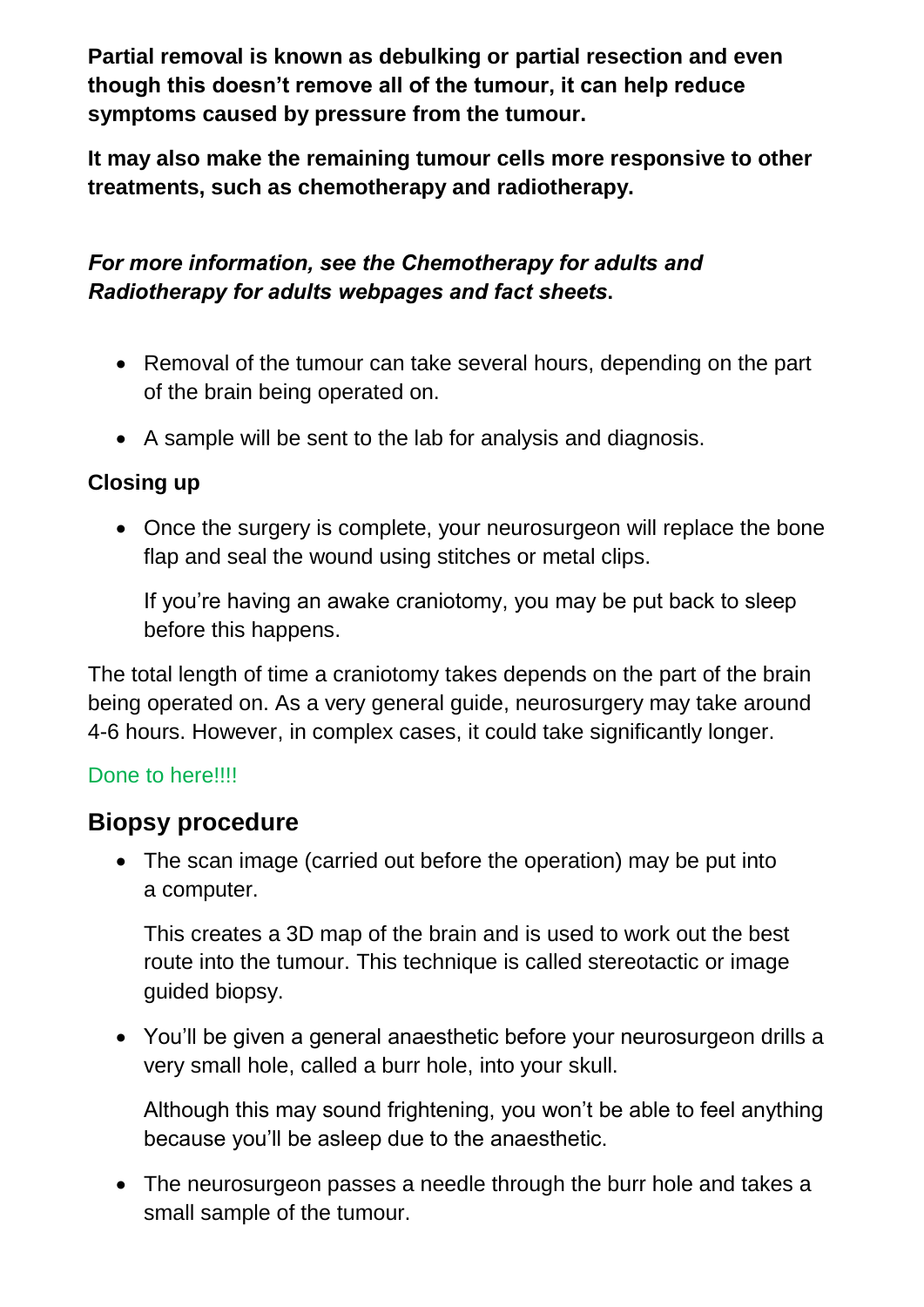- The sample is sent to a laboratory to be analysed by a neuropathologist, who will give a diagnosis of the exact tumour type you have. This can take several days.
- The skin is closed over the burr hole with staples or stitches.

A biopsy usually takes around 2 to 3 hours, including the time it takes for you to have an anaesthetic.

# **What happens after neurosurgery?**

# **Where will I wake up after surgery?**

Following surgery, you're likely to wake up in the recovery room of the operating theatre, where there will usually be other patients waking from their operations.

Different hospitals have different systems - some have specialist post-operative neurosurgery wards, where you may be taken for observation. In others, you may wake up in either a high dependency unit (HDU) or occasionally an intensive care unit (ICU).

While there, you'll have one-to-one personal care and attention.

In the first few hours, you'll have frequent neurological observations (neuroobs). They include:

- checking how alert you are
- testing your reflexes
- checking that your pupils react to light
- checking your pulse and blood pressure
- checking the amount of oxygen in your blood and the number of breaths you take each minute.

You may also be linked to a machine that controls your breathing (ventilator) to give your brain a chance to recover.

The amount of time it takes to wake up after surgery varies. Many people wake up very soon afterwards, but some people remain unconscious for a number of hours or a few days.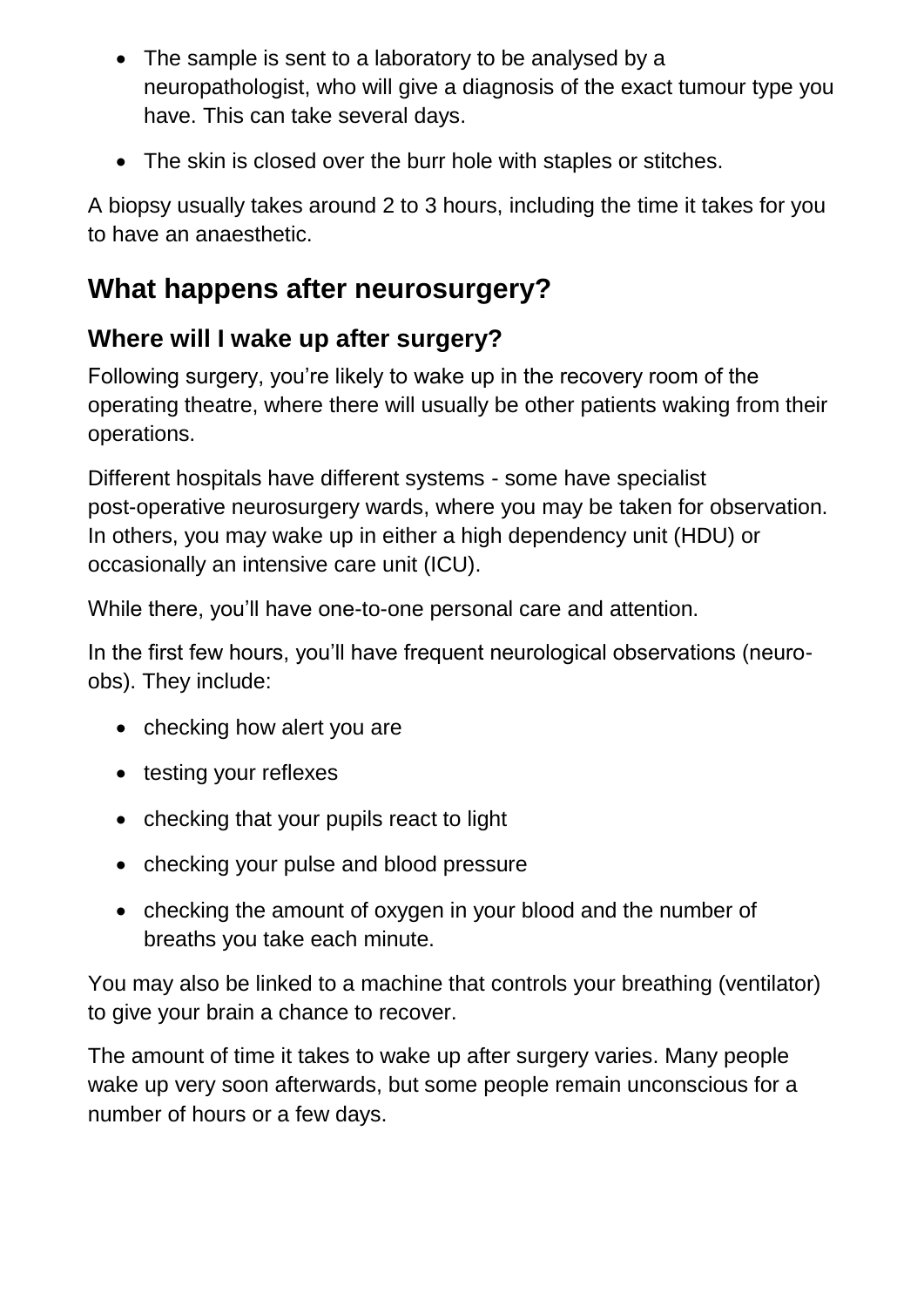### **Why are there tubes in my body after surgery?**

When you wake up after surgery, you'll have a number of tubes running in and out of your body. This unfamiliar experience can be upsetting - it can help if you know what the tubes are for.

You may be linked to the following devices:

- **Drips**. These are tubes that give you water and nutrients until you are able to eat normally. They may also deliver medicines into your blood stream.
- **External ventricular drain (EVD)**. This drains fluid from the brain to prevent the build-up of cerebrospinal fluid (CSF), which can cause hydrocephalus.
- **Tubes from your wound** that drain excess blood and fluid.
- **Intracranial pressure (ICP) monitor**, which monitors the pressure in your brain.
- **Urinary catheter**. This goes into your bladder and gives a measure of how much urine you're producing. It's used to monitor whether you have an appropriate amount of fluid in your body and also drains urine.
- **Nasogastric tube**. This tube goes down through your nose to your stomach and provides liquid food.
- **Blood pressure monitors**.

### **Will I have a dressing on my wound?**

When you wake up after surgery, you may have a dressing or bandage on your wound, but not always.

If a dressing is used, this usually stays on for up to about 5-10 days after surgery.

### **How will I feel after surgery?**

Many factors will influence how you feel after surgery, including the type of surgery you've had, and the size and location of your tumour.

When you first wake up after brain surgery, you may have swelling and bruising on your face.

You may also feel some temporary worsening of the symptoms you had before the surgery. This is not unusual and is usually due to the swelling in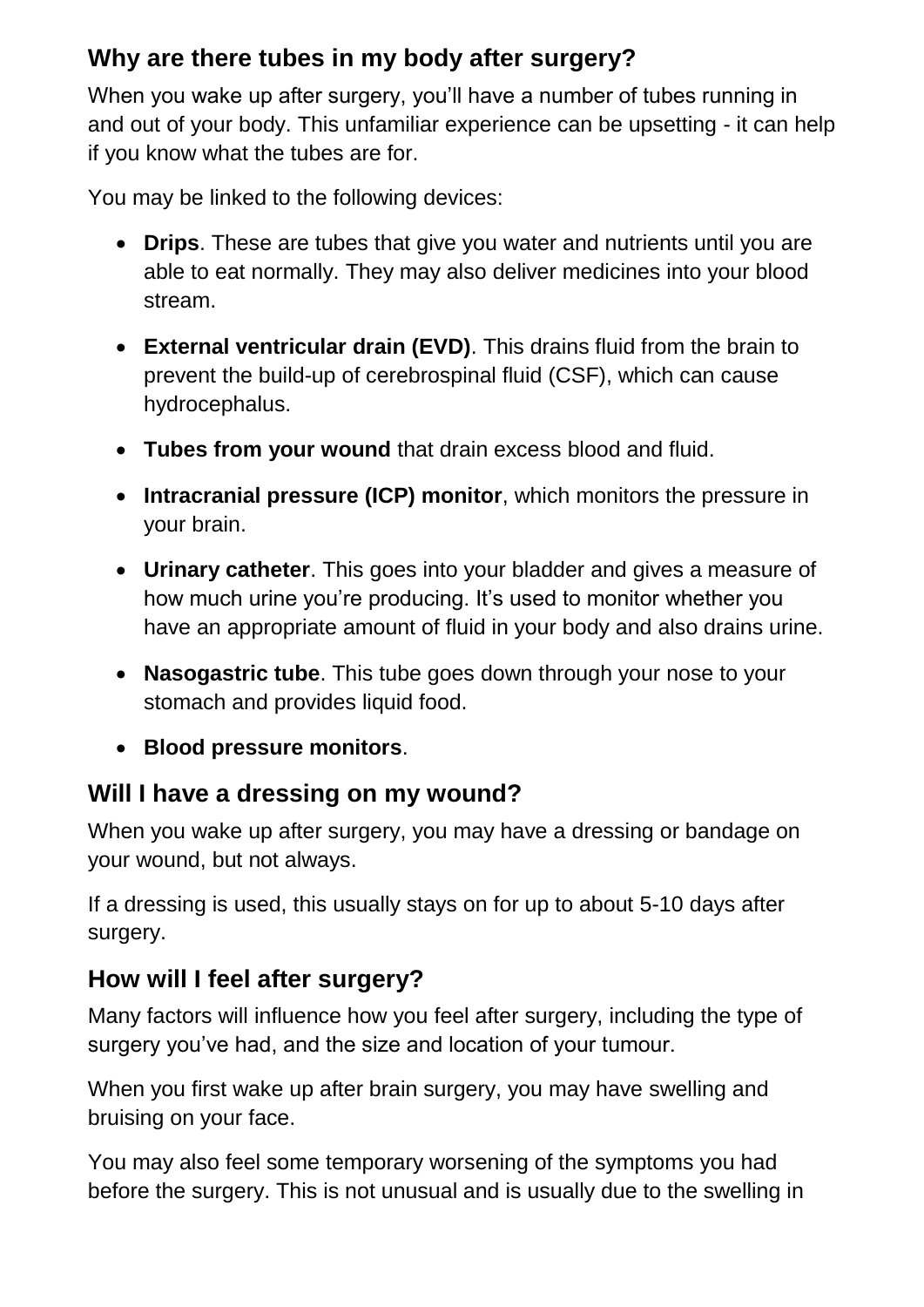the brain following the surgery. You may be given steroids to help with any swelling.

#### **For further information, see the** *[Steroids for adults](https://www.thebraintumourcharity.org/understanding-brain-tumours/treating-brain-tumours/adult-treatments/steroids/)* **webpage and fact sheet.**

You may experience some or all of the following temporary effects:

- Sickness and nausea, due to the anaesthetic. Anti-sickness tablets can be given to help with this.
- Sore throat, due to the tube used during surgery to regulate your breathing and oxygen levels.
- Headaches, caused by swelling in your brain. The swelling should die down within a couple of days and painkillers can be used to help relieve the headaches.
- Momentary dizziness or confusion.
- Difficulty swallowing. You may have your swallowing checked by a speech therapist before you're allowed to eat or drink anything.
- New symptoms, which might include personality changes, poor balance and co-ordination, speech problems, weakness and epileptic seizures (fits).
- You may also continue to feel tired.

### **For more information, see our** *[Seizures \(epilepsy\) and brain tumours](https://www.thebraintumourcharity.org/understanding-brain-tumours/living-with-a-brain-tumour/side-effects/epilepsy-seizures-and-brain-tumours/)* **and our** *[Fatigue and brain tumours](https://www.thebraintumourcharity.org/understanding-brain-tumours/living-with-a-brain-tumour/side-effects/fatigue-and-brain-tumours/)* **webpages and fact sheets.**

**The list of side-effects may seem overwhelming, but it's important to remember that such effects usually disappear fairly soon after surgery and that a team of health professionals will be taking care of you.** 

# **How long after surgery will I be back on my feet?**

Neurosurgery is a major operation and you'll need to rest for a number of days afterwards.

For the first few days, one of the top priorities for your healthcare team will be ensuring that the pressure in your head doesn't increase.

Nurses will also ensure that you're moving your arms and legs around enough to allow blood flow and to prevent blood clots (thrombosis) or your muscles from stiffening up.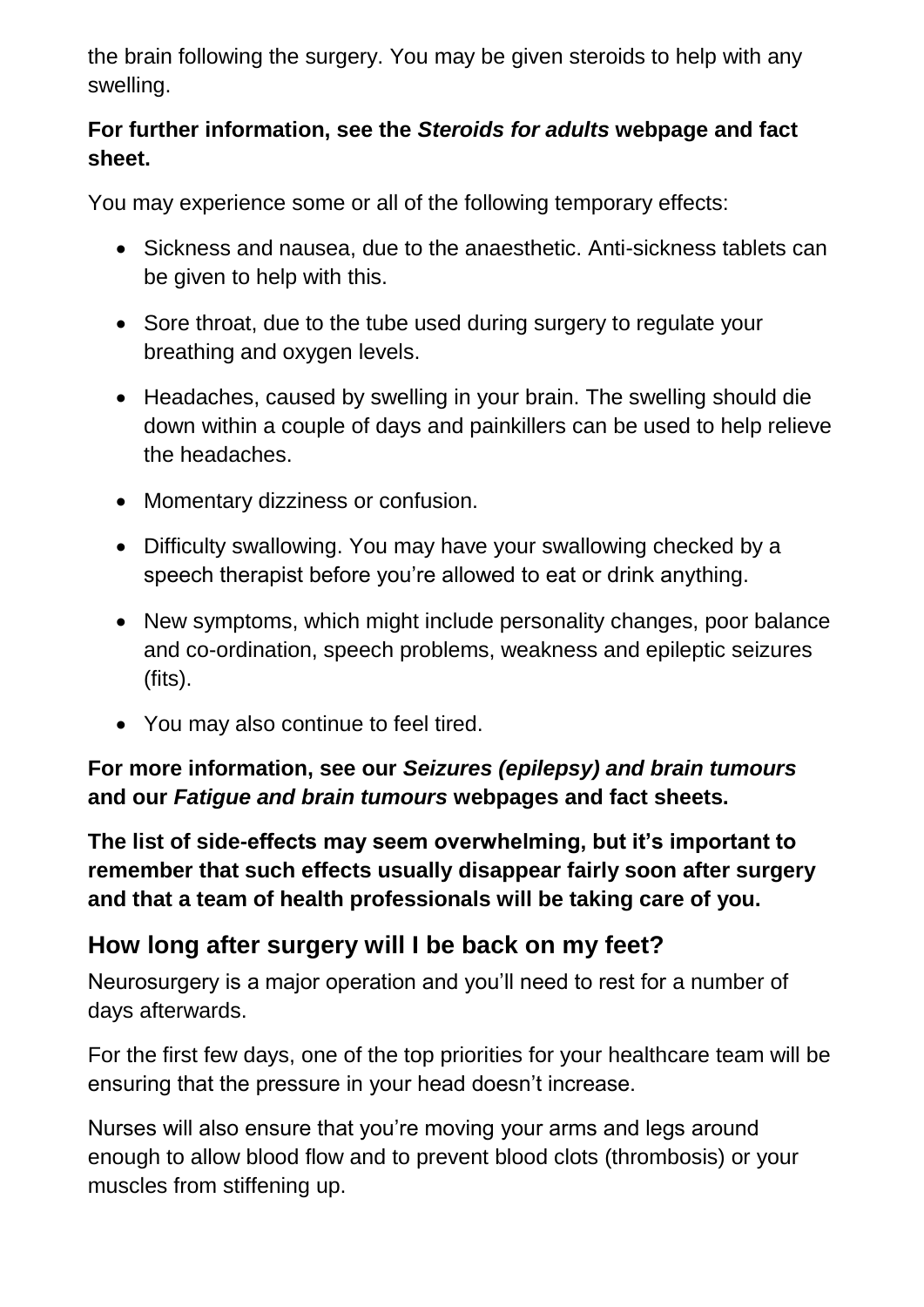You won't be kept in bed any longer than is necessary and hospital staff are always keen for their patients to get up and get moving as soon as is safe.

You will have physiotherapy and occupational health assessments to prepare for and support your discharge from hospital.

As a general anaesthetic is used, you'll normally stay in hospital for a few days, though some hospitals may do biopsy surgery as a day case.

# **I've had brain surgery – what's next?**

Your consultant should talk through your treatment plan with you, so that you know what to expect.

Often after brain surgery, and if you're medically fit enough, you'll have another treatment, such as chemotherapy or radiotherapy, to get rid of any remaining tumour cells.

Due to the swelling in the brain after surgery, it's common to be given steroids. You may be prescribed a type of steroid called Dexamethasone. Steroids help to reduce the swelling and increased pressure in your head. Under the guidance of your consultant, you'll gradually be able to stop taking steroids.

### **For further information, see the** *[Steroids for adults](https://www.thebraintumourcharity.org/understanding-brain-tumours/treating-brain-tumours/adult-treatments/steroids/)* **webpage and fact sheet.**

Some people experience seizures (fits) after brain surgery.

You may be given anti-epileptic medication. The length of time people take this for varies from person to person, but it's not uncommon to take antiepileptics for up to a year after brain surgery. You may need to stay on them for life.

### **For more information, see our** *[Seizures \(epilepsy\) and brain tumours](https://www.thebraintumourcharity.org/understanding-brain-tumours/living-with-a-brain-tumour/side-effects/epilepsy-seizures-and-brain-tumours/)* **webpage and fact sheet.**

The clips or stitches will usually be removed 1-2 weeks after surgery. If you have dissolvable stitches, they don't need to be removed.

Over time, in most cases, the bone flap will fuse with the surrounding skull.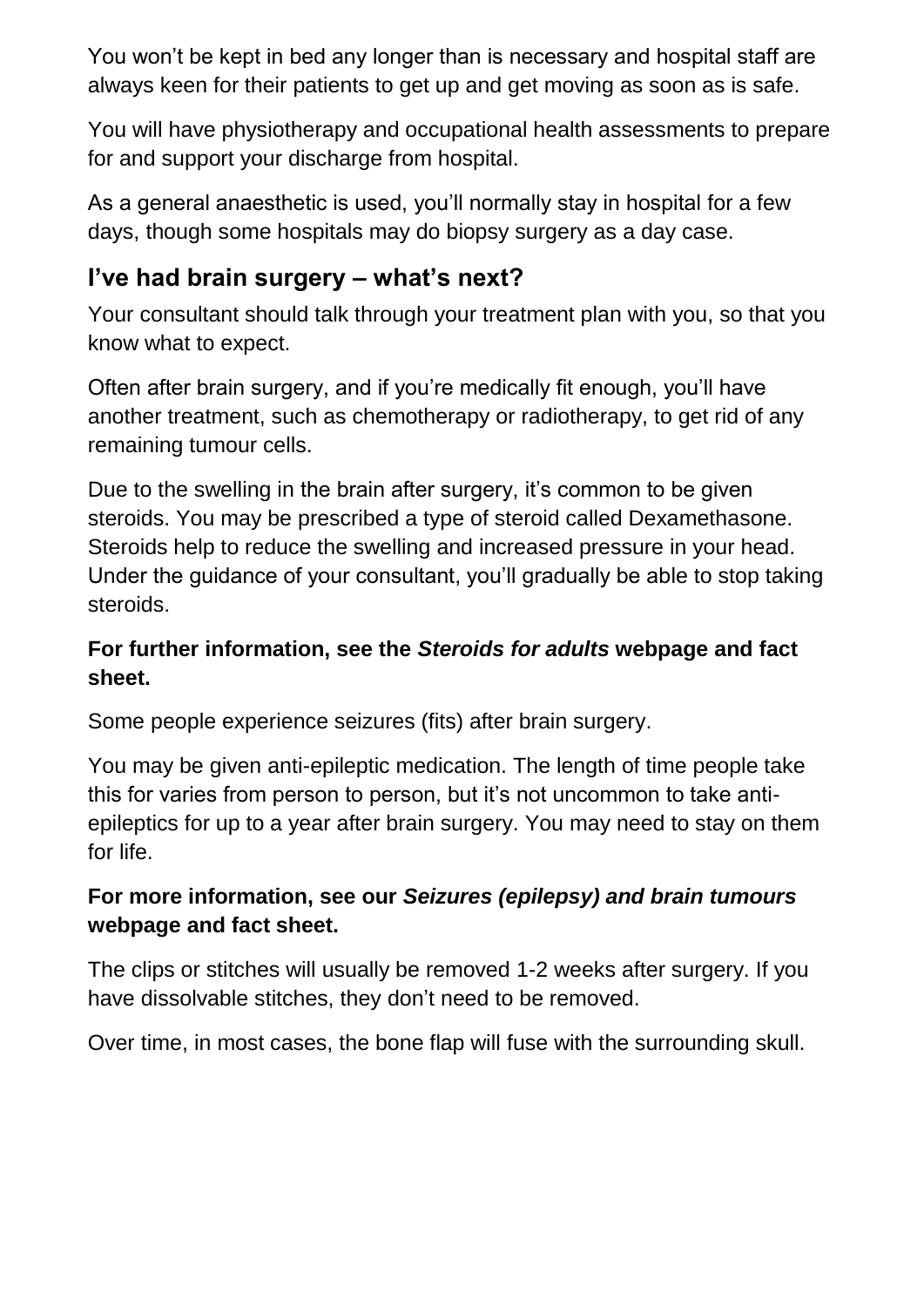# **Other questions after neurosurgery**

# **Will my wound become infected?**

Infection is a possibility after surgery, so your healthcare team will check your wound and give you advice on preventing infection.

# **Will my hair grow back?**

If you've had an area of your hair shaved before surgery, it normally grows back relatively quickly.

# **Will I be able to fly after brain surgery?**

If you wish to travel by plane after brain surgery, you should ask for advice from your healthcare team. Normally, you wouldn't be able to fly for a little while after neurosurgery.

The Civil Aviation Authority, which is responsible for air travel safety, advises avoiding air travel for approximately 7 days following neurosurgery. This is because neurosurgery may leave gas trapped within the skull, which may expand at altitude.

Travel insurance may also be more expensive or difficult to obtain following neurosurgery. It's essential that you make sure you are fully covered to travel before you do so, to prevent incurring heavy costs if you fall ill while away. There are some specialist insurers who may insure you to travel.

### **For further information, see our** *[Travelling and brain tumours](https://www.thebraintumourcharity.org/understanding-brain-tumours/living-with-a-brain-tumour/travel-and-driving/travelling-and-brain-tumours/)* **webpage and fact sheet.**

# **Will I be able to play sport after brain surgery?**

If you wish to play sport after your surgery, ask for advice from your doctor. Once you've recovered from surgery, it should be fine for you to play sport, though you may need to avoid sports that involve significant physical contact between players (contact sports), such as rugby and wrestling.

Your healthcare team will be able to advise you on when you can begin playing sport again after brain surgery.

# **How will I know if the surgery has been successful?**

You're likely to have a brain scan a few days after surgery. This will give your healthcare team a good idea of whether any of the tumour remains and how much swelling of the brain you have.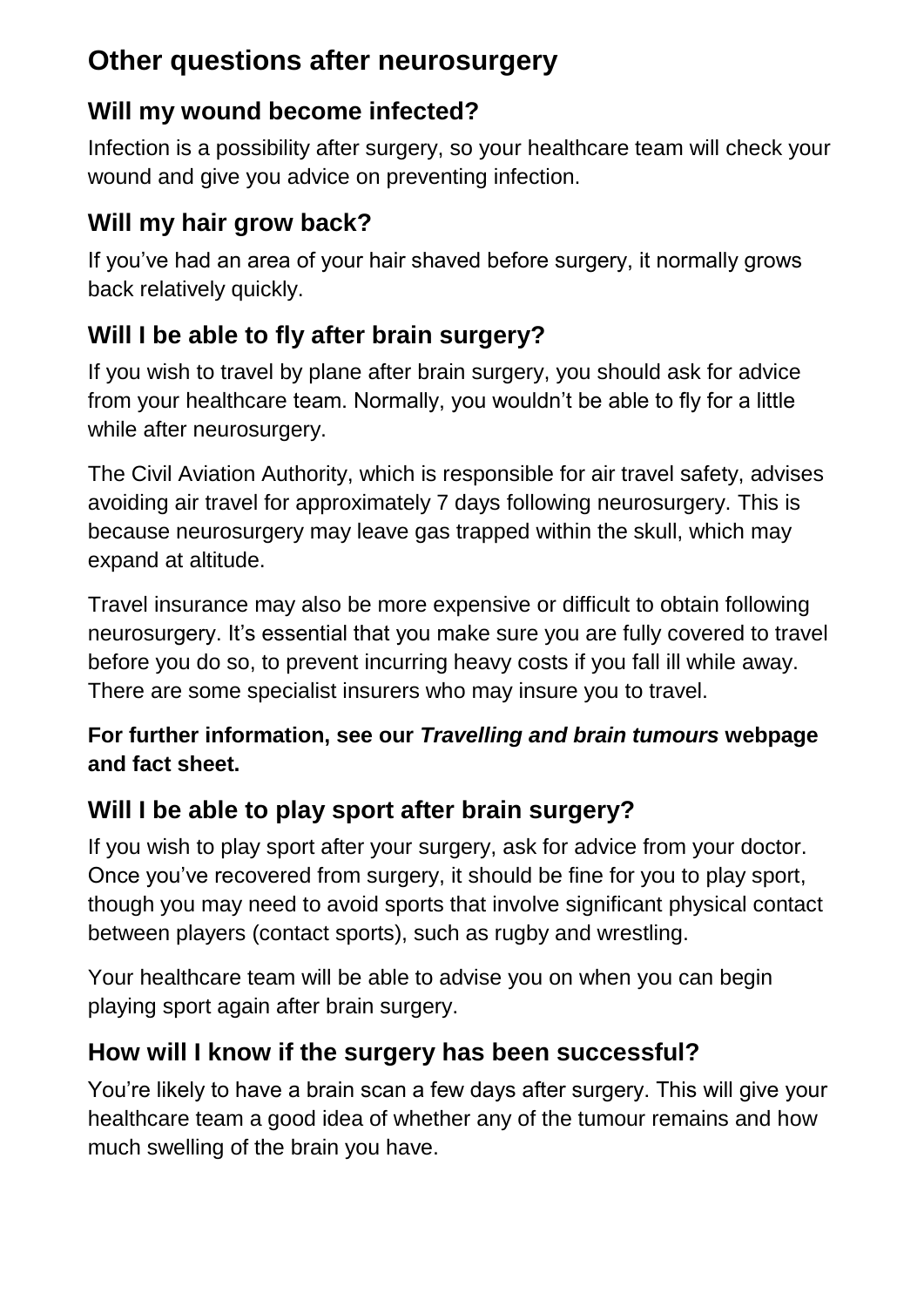The success of surgery is measured on the aim of the surgery and not on curing a tumour. Even if all of the visible tumour is removed, this may or may not mean that all of the actual tumour has been removed.

# **Will surgery cure my tumour?**

Surgery as a cure depends on tumour type and your individual case. Before surgery, your consultant will discuss with you what to expect from surgery and whether they are hoping to remove all or part of the tumour.

Often, surgery does not cure a tumour completely, but removing part of it can make any remaining tumour cells more responsive to other treatments, such as radiotherapy and chemotherapy.

# **Are there any long-term difficulties associated with surgery?**

Long-term difficulties after surgery are possible. Nerves, or the brain itself, can be damaged during surgery, affecting the functions that they control within our bodies.

The nature of these will depend on which part of the brain has been operated on, or which nerve has been affected.

The result of this damage is sometimes called a deficit and can be permanent or temporary. Such difficulties could include problems with speech and movement or problems with thought processes.

Before you have surgery, where possible, a health professional from your healthcare team will talk to you and/or your carer about what to expect and the risks involved.

It's important that you fully understand the level of risk, so you can make an informed decision about whether to agree to the surgery.

The exact level of risk depends on the exact procedure performed, but any surgery on the brain does carry risks, some of them serious. You should have been given a key worker within your healthcare team who you can contact - feel free to ask them as many questions as you wish, at any point.

If you're left with any long-term difficulties, professionals, such as speech and language therapists, physiotherapists and clinical psychologists, can work with you to improve these functions. Don't be afraid to ask for such support if you feel it's necessary.

### **For more information, see the** *[Cognition and brain tumour](https://www.thebraintumourcharity.org/understanding-brain-tumours/living-with-a-brain-tumour/side-effects/cognition-and-brain-tumours/)***s and**  *[Communication difficulties and brain tumours](https://www.thebraintumourcharity.org/understanding-brain-tumours/living-with-a-brain-tumour/side-effects/communication-difficulties/)* **fact sheets.**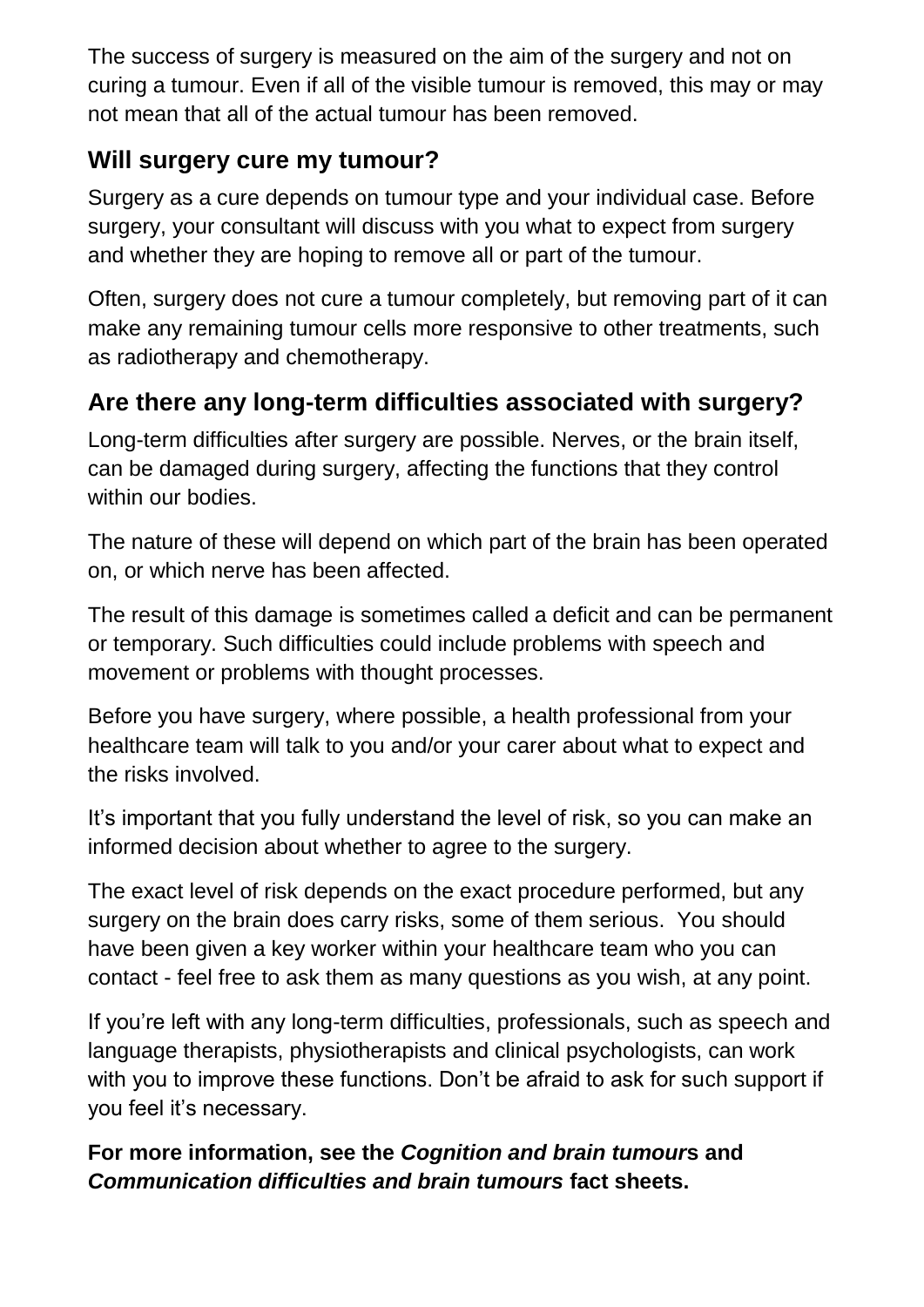# **What if I'm told I can't have surgery?**

Surgery is not always the preferred option to treat a brain tumour - it depends where in the brain the tumour is.

Sometimes, it would be too risky to operate as the tumour may be very close to, or wrapped around, an important structure in the brain. In this case, the benefits of surgery would be outweighed by the dangers.

If your consultant doesn't think surgery is appropriate for you, you may like to ask them to explain their decision.

If you're still unhappy with their decision, you could ask for a second opinion from another consultant. Your current consultant or your GP can help to arrange this.

### **For more information, see our** *[Getting a second opinion](https://www.thebraintumourcharity.org/understanding-brain-tumours/navigating-the-system/getting-a-second-opinion/)* **webpage.**

# **What if I have further questions or need other support?**

You can contact our Information and Support Team in the following ways:

- Call 0808 800 0004 (free from landlines and most mobiles including 3, O2, EE, Virgin and Vodafone)
- Email: [support@thebraintumourcharity.org](mailto:support@thebraintumourcharity.org)
- Live Chat: Get in touch with us online via thebraintumourcharity.org/live-chat
- Join one or more or our closed Facebook groups: bit.ly/FBSupportGroups
- Website: thebraintumourcharity.org/getsupport

# **Disclaimer**

This resource contains information and general advice. It should not be used as a substitute for personalised advice from a qualified specialist professional. We strive to make sure that the content is accurate and up-todate, but information can change over time.

Patients must seek advice from their medical teams before beginning or refraining from taking any medication or treatment.

The Brain Tumour Charity does not accept any liability to any person arising from the use of this resource.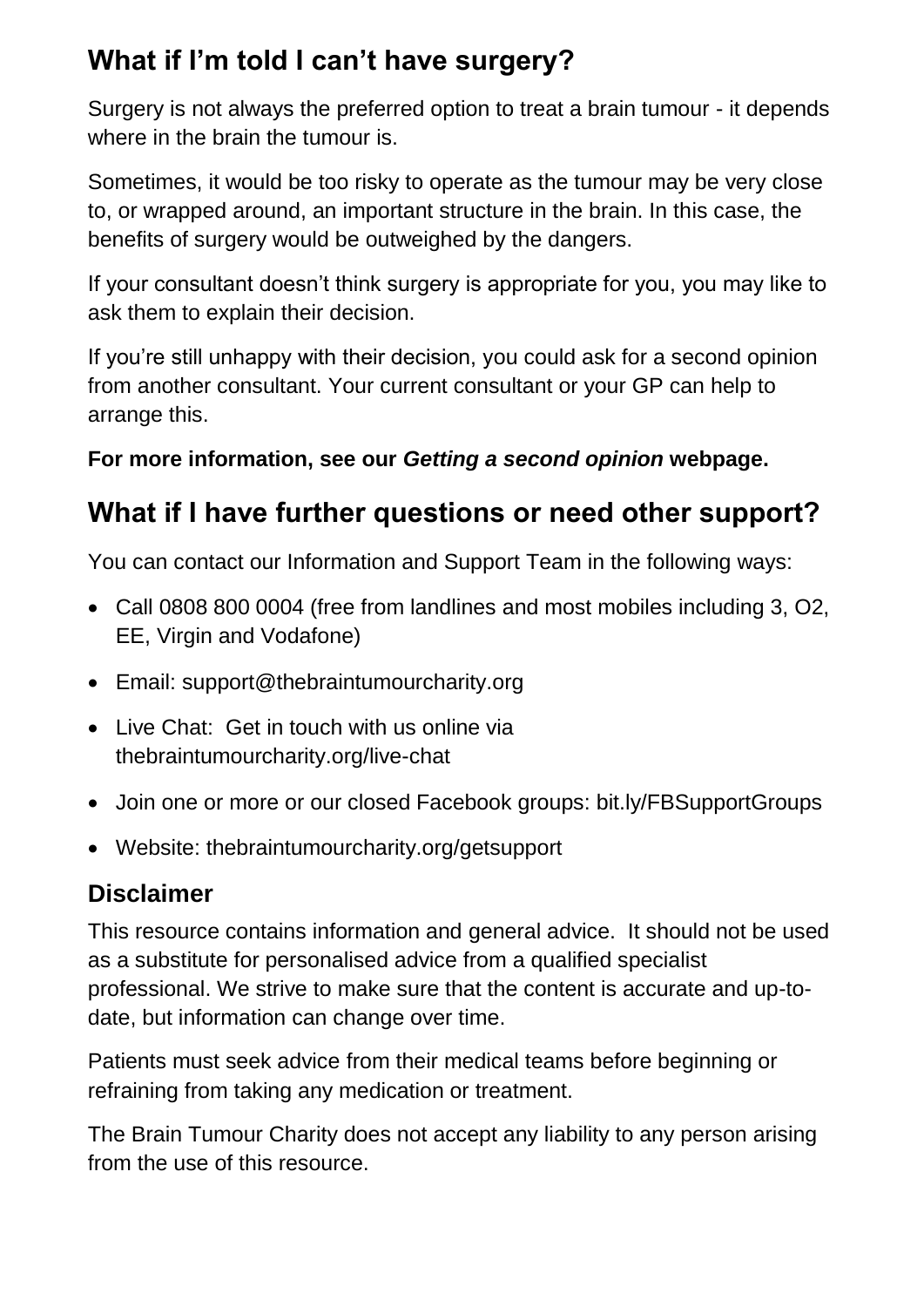# **About this information resource**

The Brain Tumour Charity is proud to have been certified as a provider of high quality health and social care information by The Information Standard – an NHS standard that allows the public to identify reliable and trustworthy sources of information.

Written and edited by our Information and Support Team, the accuracy of medical information in this resource has been verified by leading health professionals specialising in neuro-oncology.

Our information resources have been produced with the assistance of patient and carer representatives and up-to-date, reliable sources of evidence.

We hope that this information will complement the medical advice you have already been given. Please do continue to talk to your medical team if you are worried about any medical issues.

If you would like a list of references for any of our information resources, or would like more information about how we produce them, please contact us.

We welcome your comments on this information resource, so we can improve. Please give us your feedback via our Information and Support Team on **0808 800 0004** or [support@thebraintumourcharity.org](mailto:support@thebraintumourcharity.org)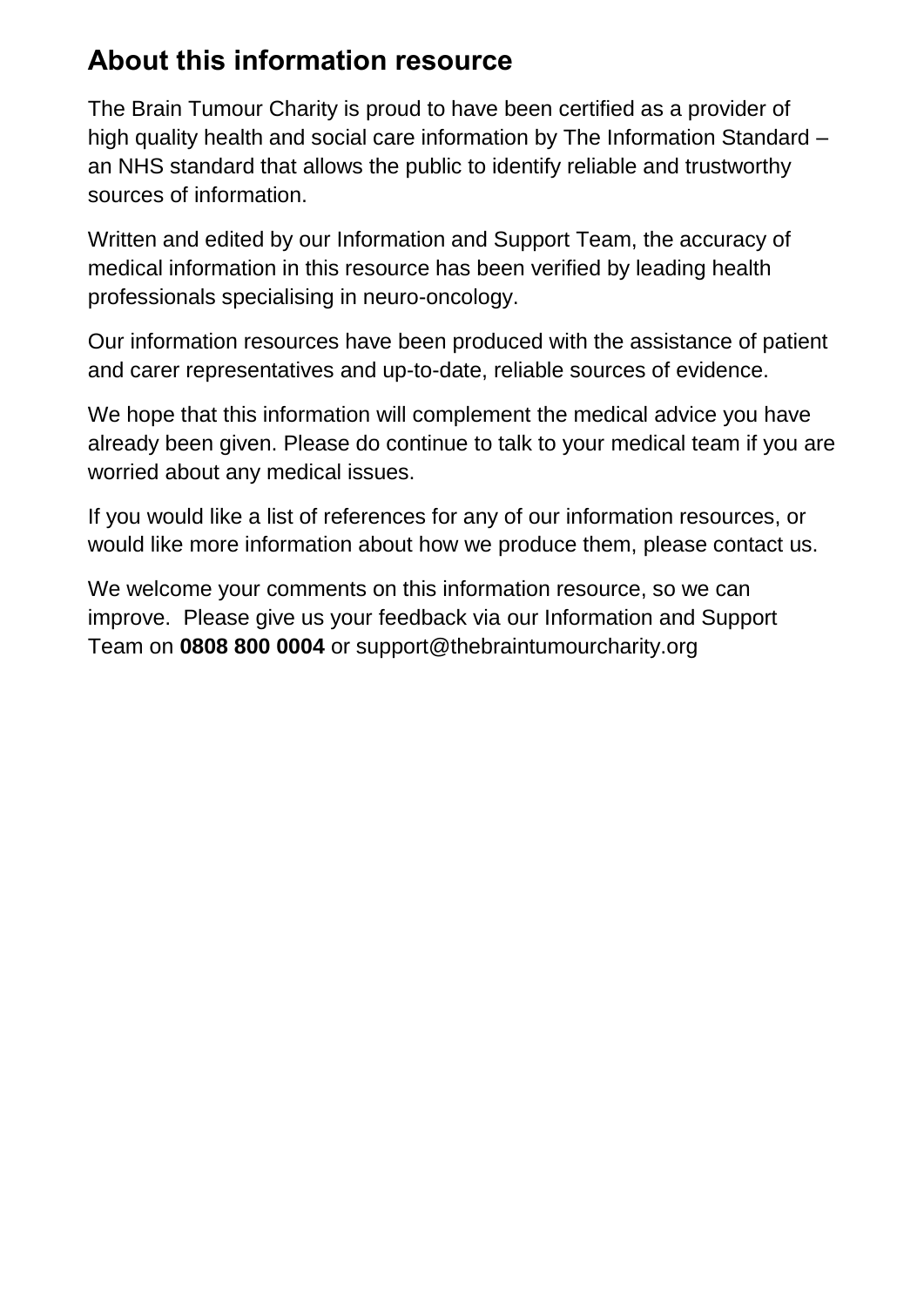# **About us**

The Brain Tumour Charity is at the forefront of the fight to defeat brain tumours and is the only national charity making a difference every day to the lives of people with a brain tumour and their families. We fund pioneering research worldwide, raise awareness of the symptoms and effects of brain tumours and provide support for everyone affected to improve quality of life.

We wouldn't be able to make the progress we have without the incredible input we receive from you, our community.

Whether it's reviewing our information resources, campaigning for change, reviewing research proposals or attending cheque presentations, everything you do helps to make the difference.

To find out more about the different ways you can get involved, please visit [thebraintumourcharity.org/volunteering](https://www.thebraintumourcharity.org/get-involved/volunteering/)

We rely 100% on charitable donations to fund our vital work. If you would like to make a donation, or want to find out about other ways to support us including leaving a gift in your will or fundraising through an event, please get in touch: Visit [thebraintumourcharity.org/get-involved,](https://www.thebraintumourcharity.org/get-involved/) call us on 01252 749043 or email [fundraising@thebraintumourcharity.org](file://///tbtc-dcex-01/Shared_Data/Shared/COLLATERAL/Information%20and%20Support/Published%20Fact%20Sheets/Clear%20print%20fact%20sheets%20(adults)/Word%20docs/fundraising@thebraintumourcharity.org)

# **Neurosurgery for adults with brain tumours Your notes**